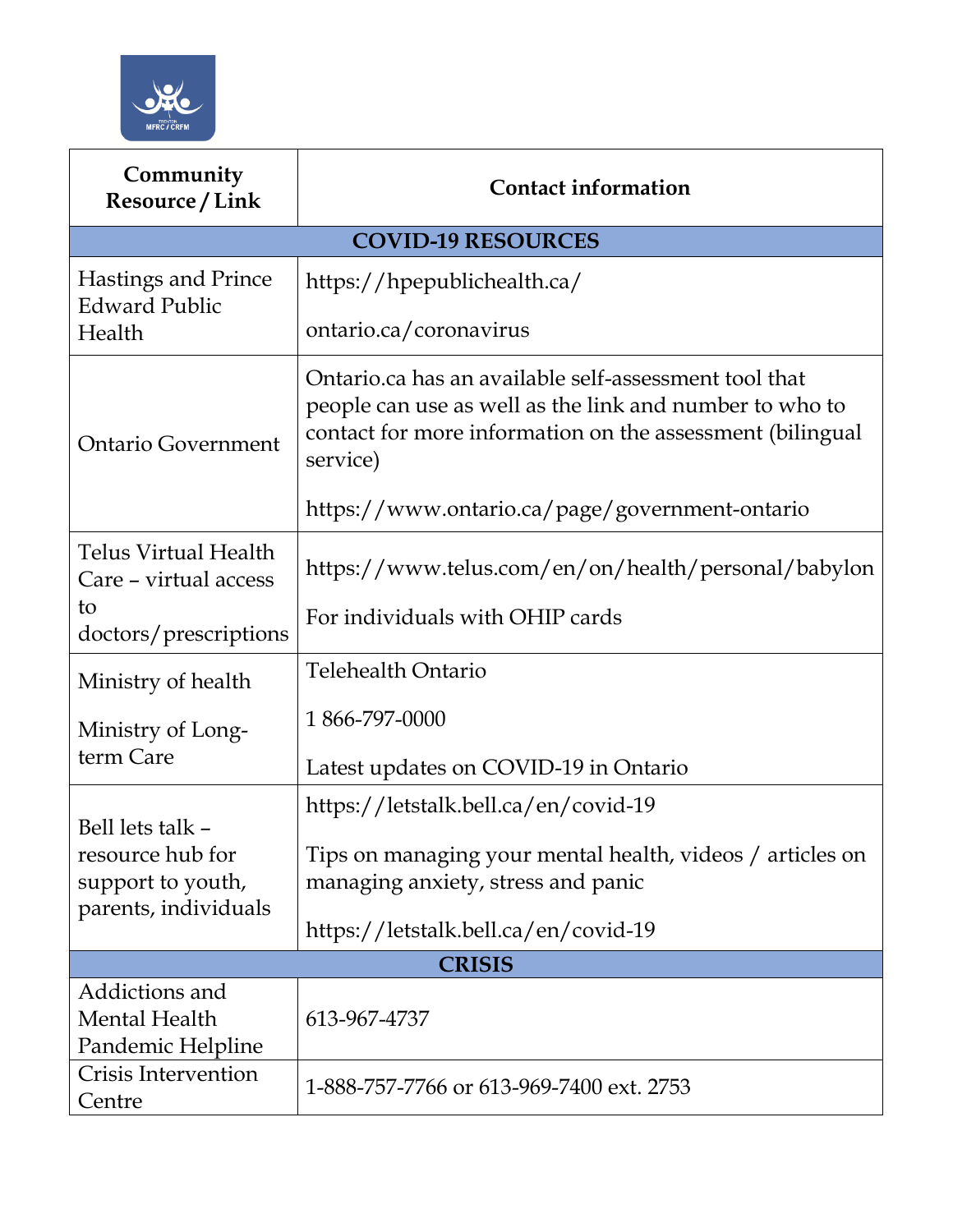

| Ontario online and<br>text crisis service                                      | <b>Ontario Online and Text Service</b>                                                                                                                                                                                                                                                               |  |
|--------------------------------------------------------------------------------|------------------------------------------------------------------------------------------------------------------------------------------------------------------------------------------------------------------------------------------------------------------------------------------------------|--|
|                                                                                | text SUPPORT to 258258                                                                                                                                                                                                                                                                               |  |
|                                                                                | <b>MENTAL HEALTH</b>                                                                                                                                                                                                                                                                                 |  |
| Wellness together<br>Canada                                                    | Mental health self assessment, health metrics, self guided<br>courses and app, online community support and coaching,<br>one on one counselling                                                                                                                                                      |  |
| Mental health and<br>substance use<br>support                                  | <b>WELLNESS TOGETHER CANADA MENTAL HEALTH</b><br><b>PORTAL</b>                                                                                                                                                                                                                                       |  |
| Mental Health                                                                  | 1-866-531-2600                                                                                                                                                                                                                                                                                       |  |
| Helpline -<br>connexontario<br><b>BounceBack</b>                               | Live web chat<br>Email                                                                                                                                                                                                                                                                               |  |
|                                                                                | <b>BounceBack Ontario</b>                                                                                                                                                                                                                                                                            |  |
|                                                                                | Free skill-building program designed to help youth and<br>adults (15+) manage symptoms of mild to moderate<br>depression and anxiety - delivered over the phone with a<br>coach and through online videos, you will get access to<br>tools that will support you on your path to mental<br>wellness. |  |
| Together all<br>(formerly big white)<br>wall)-Ontario<br>mental health virtual | https://otn.ca/patients/togetherall/<br>A peer support community - connect with others who feel<br>like you<br>Self-guided - take assessments to help you understand<br>more about yourself, or join guided support courses on                                                                       |  |
| care                                                                           | anxiety, depression, quitting smoking and more                                                                                                                                                                                                                                                       |  |
| Peer support South<br>East Ontario (PSSEO)                                     | An online and anonymous peer-to-peer support<br>community for your mental health<br>Peer Support of Eastern Ontario                                                                                                                                                                                  |  |
| <b>FOOD BANKS</b>                                                              |                                                                                                                                                                                                                                                                                                      |  |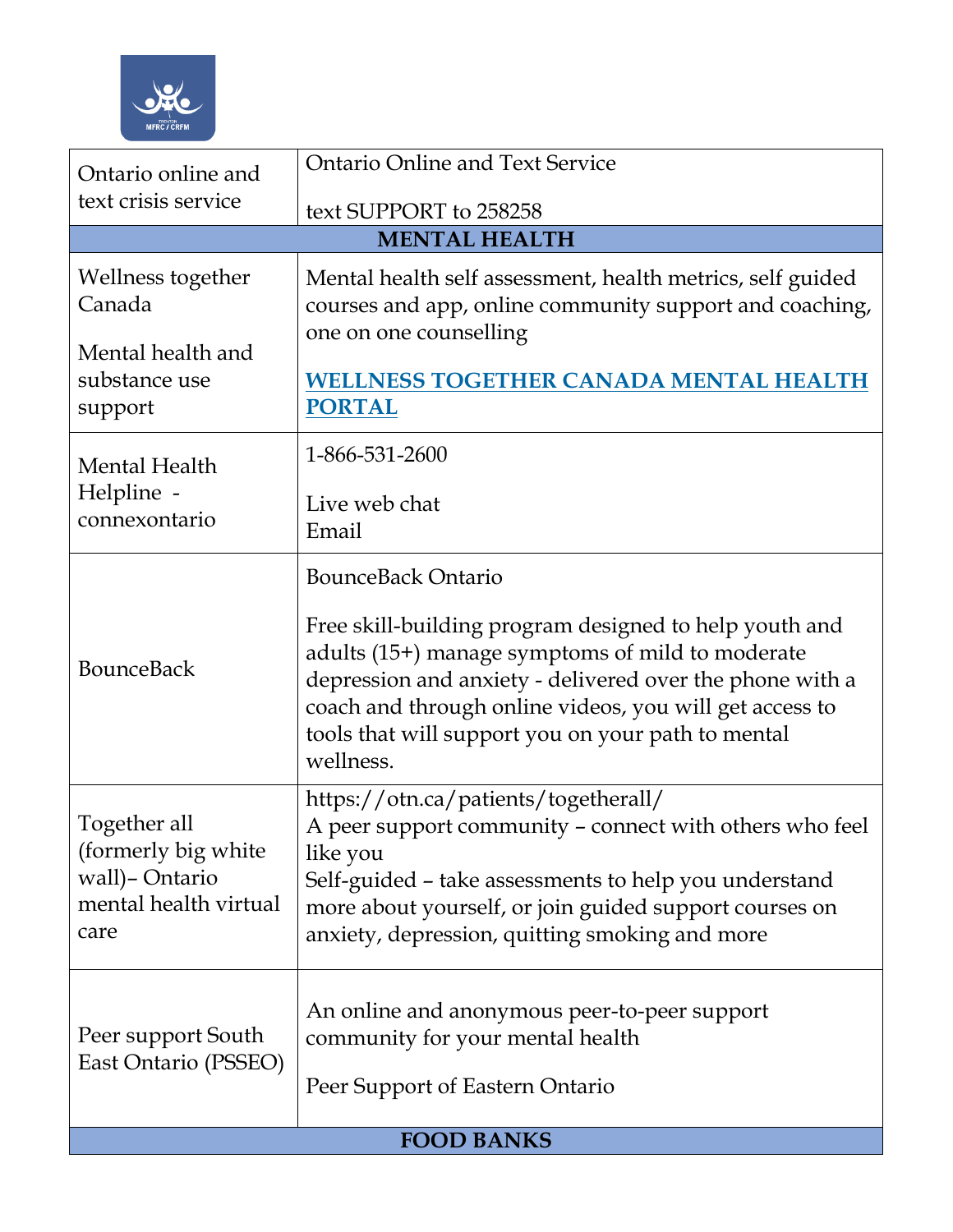

| Local food banks                                                 | SoutheastHealthLine - Food Banks by Area                                                                                                                           |  |
|------------------------------------------------------------------|--------------------------------------------------------------------------------------------------------------------------------------------------------------------|--|
| Bridge St. United<br>Church                                      | Bridge Street United Church has operated food ministry<br>programs. "THANK GOD IT'S FRIDAY", "END-OF-THE-<br>MONTH", "INN FROM THE COLD"                           |  |
|                                                                  | https://trentonfoodbank.ca/                                                                                                                                        |  |
| Care and share food<br>bank                                      | Open for Clients:                                                                                                                                                  |  |
|                                                                  | Monday, Tuesday, Thursday & Friday<br>from 10:00 am to 12:30 pm                                                                                                    |  |
| Community<br>Development<br>Council (CDC)                        | Community Development Council of Quinte - Good Food<br>Box, Good Baby box                                                                                          |  |
|                                                                  | https://salvationarmybelleville.ca/                                                                                                                                |  |
| <b>Salvation Army</b><br>Belleville                              | Emergency food on a bi-monthly basis                                                                                                                               |  |
|                                                                  | Thrift store                                                                                                                                                       |  |
|                                                                  | Hospitality Meals - The Lunchroom and The Warm Room<br>serves soup and sandwiches and hot meals with<br>fellowship                                                 |  |
| PARENTING SUPPORT                                                |                                                                                                                                                                    |  |
| Article for parents                                              | Find effective parenting strategies to manage tantrums<br>and behavioral problems, or learn tips on how to help<br>your child cope with grief, divorce, and trauma |  |
|                                                                  | http://www.lianalowenstein.com/articlesParent.html                                                                                                                 |  |
| <b>CAREGIVER SUPPORT</b>                                         |                                                                                                                                                                    |  |
| <b>Mental Illness</b><br>Caregivers<br>Association of<br>Canada. | http://www.micaontario.com                                                                                                                                         |  |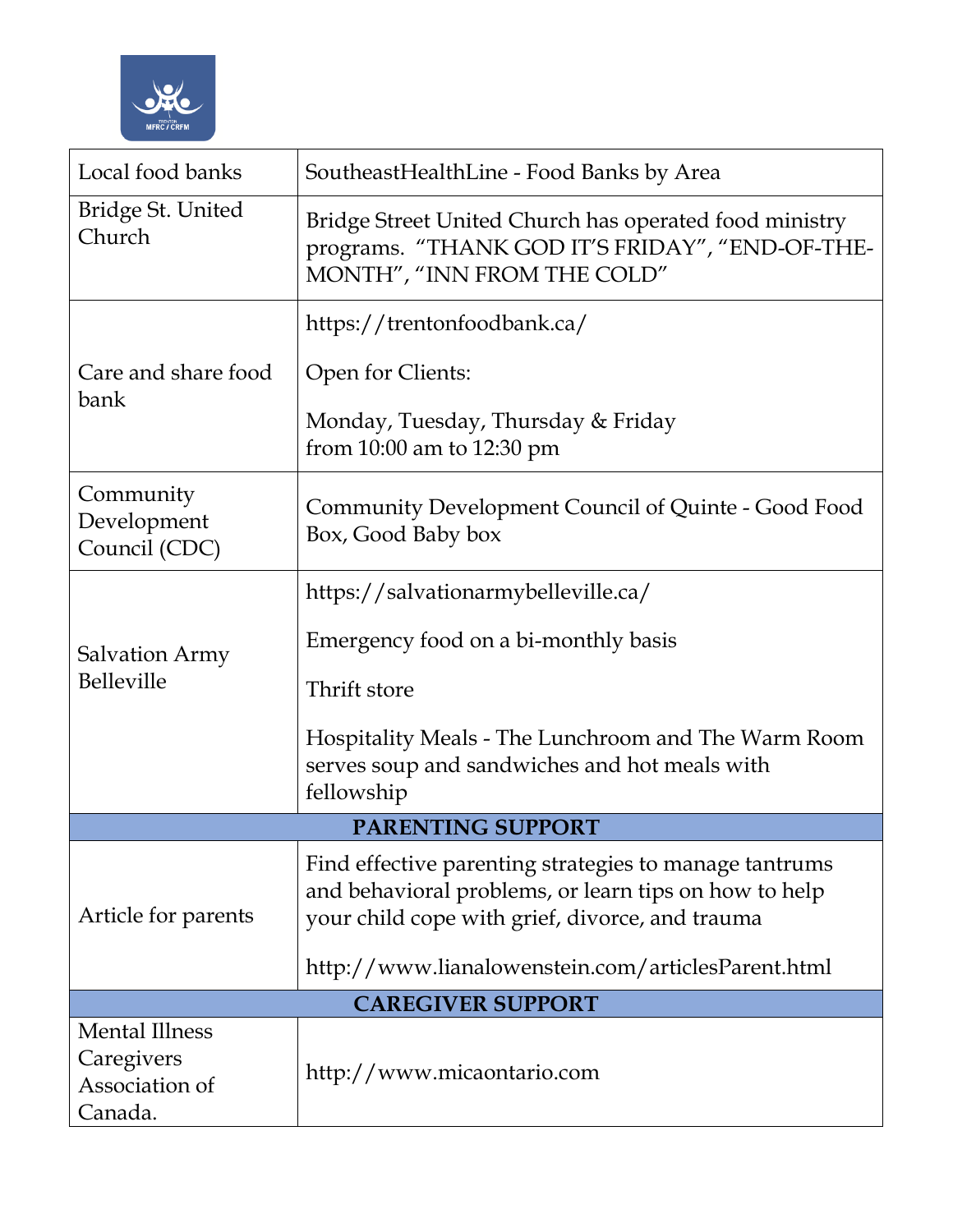

| Canadian Mental<br>Health Association of<br>Ontario                                                                               | http://ontario.cmha.ca/mental-health/services-and-<br>support/supportfor-families-and-caregivers/                                                     |  |
|-----------------------------------------------------------------------------------------------------------------------------------|-------------------------------------------------------------------------------------------------------------------------------------------------------|--|
| Family Outreach &<br>Response Program is                                                                                          | Devoted to helping families achieve recovery for their<br>loved ones.                                                                                 |  |
|                                                                                                                                   | http://familymentalhealthrecovery.org                                                                                                                 |  |
|                                                                                                                                   | <b>MILITARY SPECIFIC</b>                                                                                                                              |  |
|                                                                                                                                   | 1-800-866-4546 (Bilingual service)                                                                                                                    |  |
| Family information<br>line                                                                                                        | https://www.connexionfac.ca/Nationale/Restez-<br>Branche/Ligne-d%E2%80%99information-pour-les-<br>familles.aspx                                       |  |
| Canadian forces<br>member assistance<br>program (CFMAP) -<br>Programme d'aide<br>aux membres des<br>forces canadiennes<br>(PAMFC) | 1-800-268-7708 (bilingual service)<br>https://www.canada.ca/en/department-national-<br>defence/services/guide/programs-canadian-<br>forces/cfmap.html |  |
| Duty Padre                                                                                                                        | 613-392-2811 ex 2232                                                                                                                                  |  |
| <b>Military Police</b>                                                                                                            | 613-392-2811 ex 4444                                                                                                                                  |  |
| <b>CHILDREN AND YOUTH</b>                                                                                                         |                                                                                                                                                       |  |
| Kids Help Phone<br>(text, phone, or live<br>chat)                                                                                 | 1-800-668-6868 or kidshelpphone.ca or text 686868<br>(bilingual services)                                                                             |  |
| Service d'aide en cas<br>de crise par textos<br>pour les enfants des<br>familles                                                  |                                                                                                                                                       |  |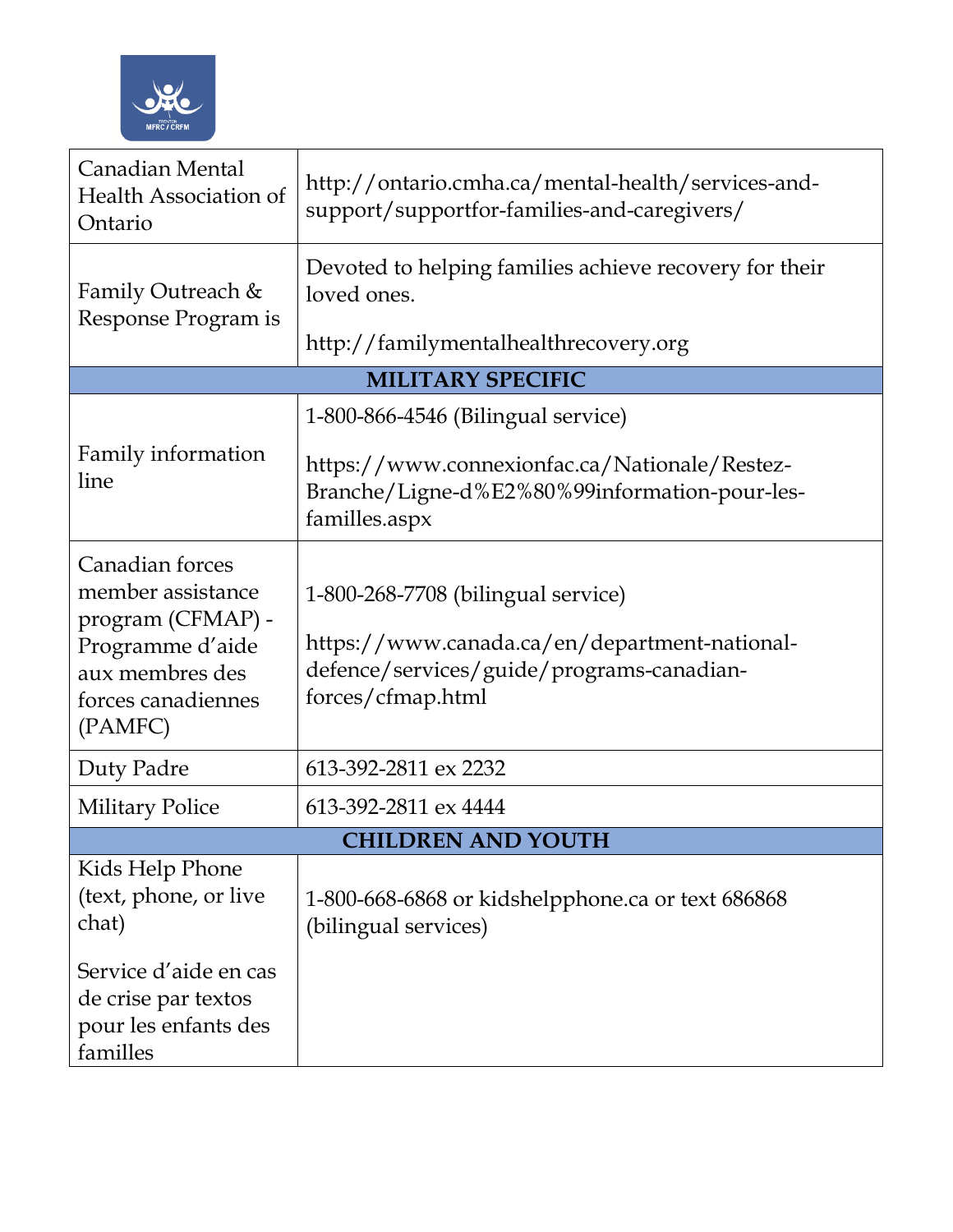

| Good2Talk (a<br>helpline for colleges<br>and university<br>students) | 1-866-925-5454 (this line is bilingual!)                                                                                                                                       |
|----------------------------------------------------------------------|--------------------------------------------------------------------------------------------------------------------------------------------------------------------------------|
|                                                                      | 613-962-9291 for general information                                                                                                                                           |
| Children's Aid<br>Society                                            | If you have concerns for a child please call 1-800-267-0570                                                                                                                    |
|                                                                      | https://highlandshorescas.com/                                                                                                                                                 |
| Youthab (central<br>intake line)                                     | 310-OPEN (6736)                                                                                                                                                                |
|                                                                      | Mind your Mind -- https://mindyourmind.ca/                                                                                                                                     |
| Mind your mind                                                       | "A space where mental health, wellness, engagement and<br>technology meet to provide interactive tools and resources<br>for young people aged 14 to 29 to support resilience." |
| Youth Mental Health<br>Canada                                        | Facts, resources and research                                                                                                                                                  |
|                                                                      | https://ymhc.ngo/resources/                                                                                                                                                    |
|                                                                      | 613-966-3100 (bilingual services)                                                                                                                                              |
| Children's Mental<br><b>Health Services</b>                          | Children's Mental Health Services - Hastings Prince<br>Edward                                                                                                                  |
|                                                                      | <b>WOMEN SERVICES</b>                                                                                                                                                          |
| <b>Belleville and Family</b><br><b>Pregnancy Care</b><br>Centre      | text: 613-969-7866 or email: info@bpfcc.ca                                                                                                                                     |
|                                                                      | Provide safe shelter, one on one counselling                                                                                                                                   |
| Red cedar shelter                                                    | $(613)$ 967-2003                                                                                                                                                               |
| <b>Three Oaks Crisis</b><br>Line                                     | 613-966-3074 or 1-800-267-0533                                                                                                                                                 |
| Alternatives for<br><b>Women Crisis Line</b>                         | 613-476-2787                                                                                                                                                                   |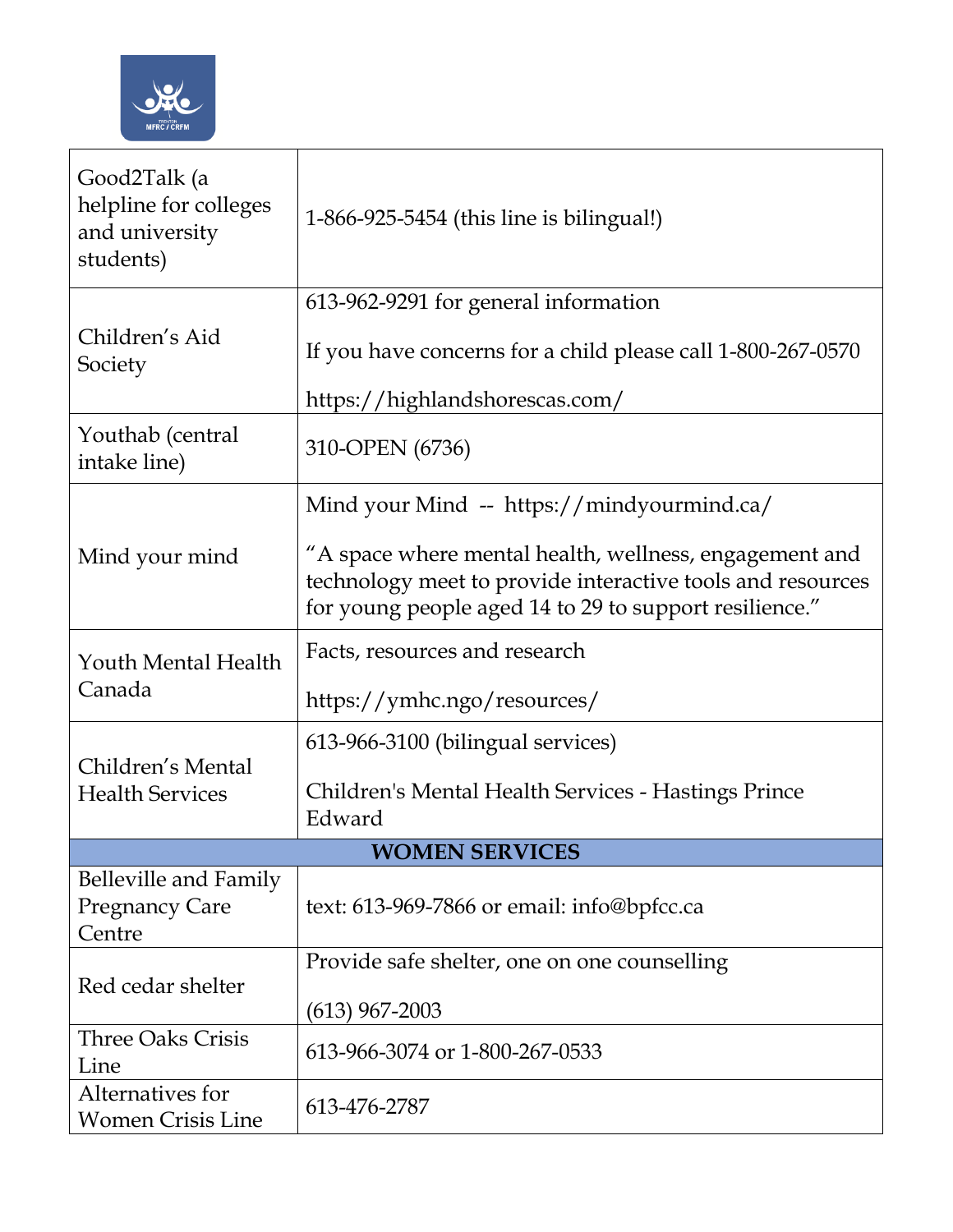

| Sexual assault centre<br>Quinte & District                    | $(613)$ 967-6300                                                                                                                                                                                                             |
|---------------------------------------------------------------|------------------------------------------------------------------------------------------------------------------------------------------------------------------------------------------------------------------------------|
|                                                               | Sexual Assault Centre Quinte & District                                                                                                                                                                                      |
|                                                               | <b>LEGAL</b>                                                                                                                                                                                                                 |
| <b>Quinte Courthouse</b><br>(for emergency<br>custody orders) | 613-962-9106                                                                                                                                                                                                                 |
| Family law<br>information center<br>(FLIC)                    | Toll-free: 1-800-518-7901 - Information about separation<br>and divorce and related family law issues, family justice<br>services, alternative forms of dispute resolution, local<br>community resources and court processes |
|                                                               | <b>ADDICTION</b>                                                                                                                                                                                                             |
| Helplines                                                     | Drug and Alcohol Helpline                                                                                                                                                                                                    |
|                                                               | 1-800-565-8603<br><b>Problem Gambling Helpline</b>                                                                                                                                                                           |
|                                                               | 1-888-230-3505                                                                                                                                                                                                               |
| Addiction and<br>mental health<br>services                    | 310-OPEN (6736)                                                                                                                                                                                                              |
|                                                               | Mental health case management, clinical counselling,<br>recreation, court diversion and court support, housing,<br>residential addiction treatment center, problem gambling,<br>opioid management, addiction treatment       |
| Problem Gambling,<br>Gaming &<br><b>Technology Use</b>        | Problemgambling.ca                                                                                                                                                                                                           |
|                                                               | Centre for Addictions and Mental Health (CAMH)                                                                                                                                                                               |
| Centre for addiction<br>and mental health                     | Wide range of facts on Mental health, suicide prevention,<br>programs and services                                                                                                                                           |
| Canadian centre on<br>substance use and                       | Low-Risk Alchohol Drinking Guidelines                                                                                                                                                                                        |
| addiction                                                     | Low-Risk Cannabis Use Guidlines - PDF                                                                                                                                                                                        |